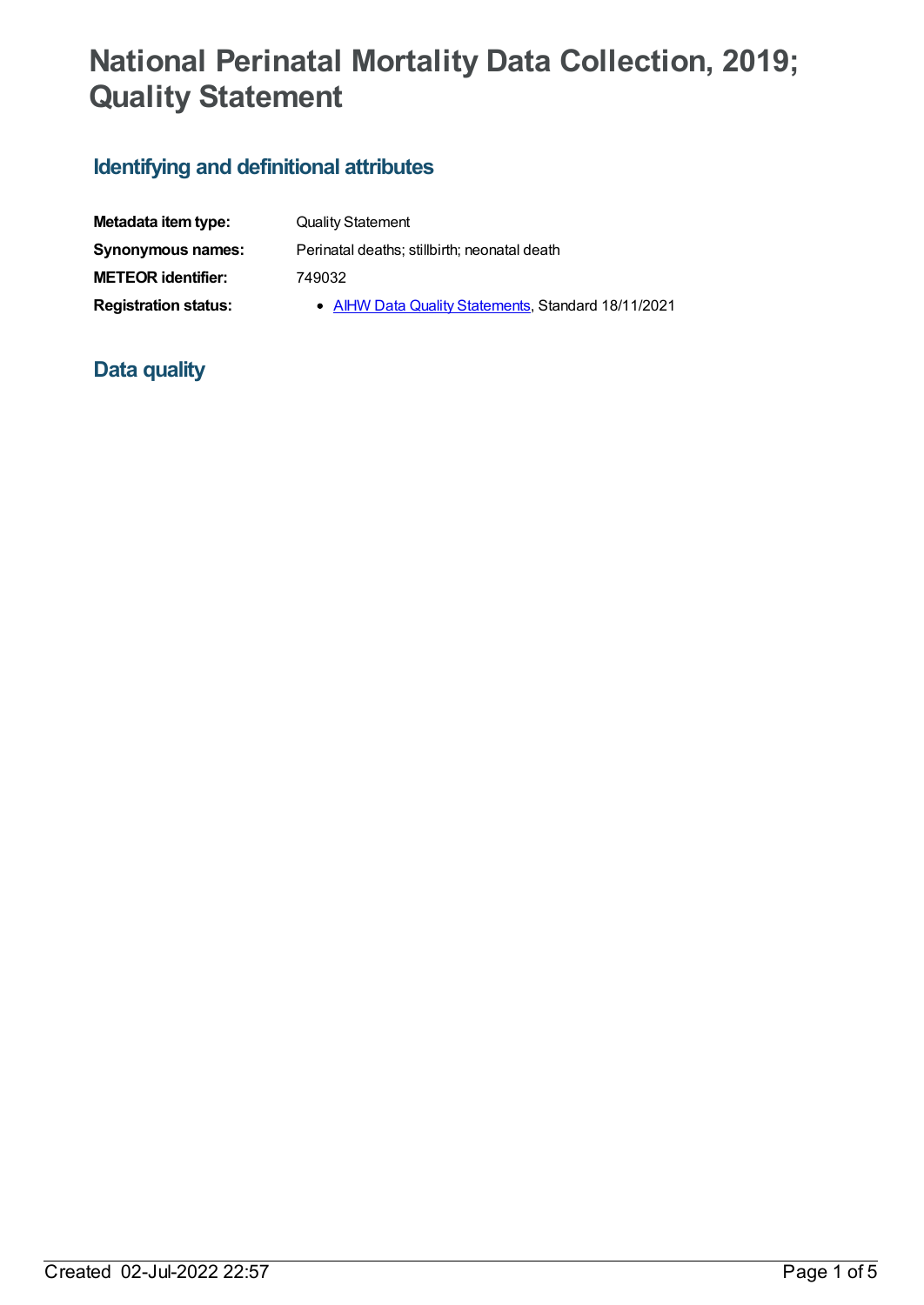#### **Summary of key data quality issues**

The National Perinatal Mortality Data Collection (NPMDC) collates state and territory information on the deaths during pregnancy, birth or within 28 days of birth, of babies of at least 20 weeks' gestation or at least 400 grams birthweight. Key quality issues to consider for the collection include:

- Data items are supplied voluntarily to the NPMDC, resulting in a relatively high number of 'Not supplied/stated' values for some data items.
- Data reported to the NPMDC may differ from those of the NPDC as delayed data submission to the NPMDC allows for data updates and corrections to have occurred prior to submission. Data for total births and live births are sourced from the NPDC while the data for perinatal deaths (comprising stillbirths and neonatal deaths) are sourced from the NPMDC. Therefore, the sum of the number of stillbirths plus the number of live births may not always be equal to the total number of births.
- $\bullet$  In 2019, there were 4 deaths reported to the NPMDC that were unable to be matched to a record in the NPDC due to the lack of common identifier information. This means that some demographic information cannot be retrieved from the NPDC for these deaths and are recorded as 'not stated' where information is not available.
- Perinatal death data reported by the Australian Bureau of Statistics (ABS) are not directly comparable with NPMDC data. ABS data are sourced from state and territory registrars of Births, Deaths and Marriages; while NPMDC data are sourced from state and territory health authority data from midwives, and other staff, who collect information from mothers and perinatal administrative and clinical record systems.

#### **Description**

The NPMDC is a data collection established within the Australian Institute of Health and Welfare (AIHW) and collates data from state and territory sources to be used in the preparation of national perinatal death reports. The data set contains information on the deaths of babies in hospitals and in the community within the scope of the collection, which includes all live births and stillbirths of at least 20 weeks' gestation or at least 400 grams birthweight, during pregnancy or birth or within 28 days of birth.

State and territory health authorities supply data to the AIHW under individual data agreements between AIHW and each state or territory health authority. Data are collected annually by calendar year. The NPMDC contains data from 2013.

Institutional or regional perinatal mortality committees review perinatal deaths for causation and, in some circumstances, the presence of possible contributory factors; state or territory perinatal mortality committees or subcommittees also review some perinatal deaths.

The NPMDC builds on the National Perinatal Data Collection (NPDC) managed by the AIHW and collates a broad data set from state and territory sources regarding all babies born in hospitals and in the community within the scope of that collection. Common identifier fields in the NPDC and NPMDC allow demographic information regarding perinatal death records in the NPMDC to be retrieved from the NPDC.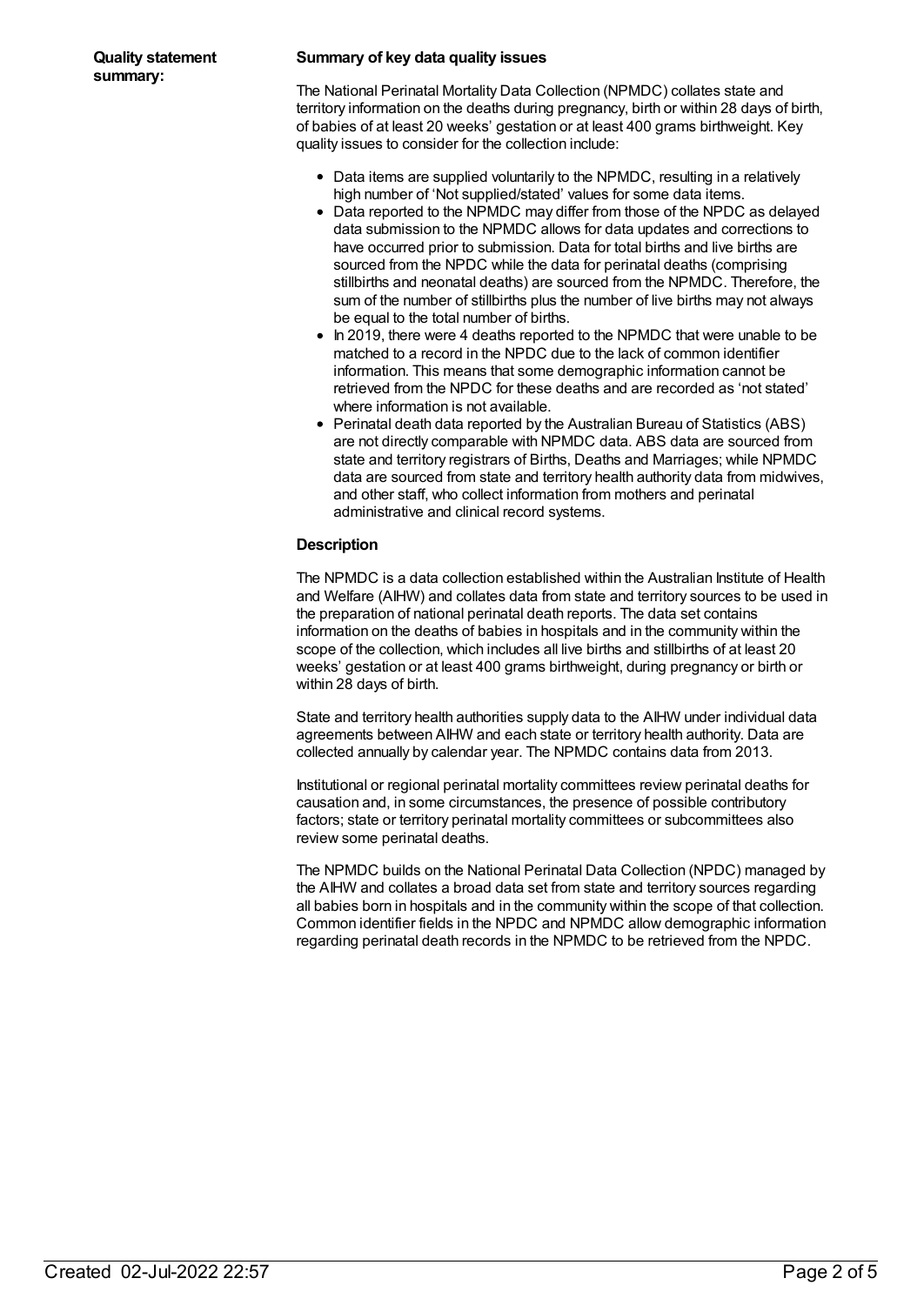| Institutional environment: | The Australian Institute of Health and Welfare (AIHW) is an independent corporate<br>Commonwealth entity under the <b>Australian Institute of Health and Welfare Act</b><br>1987 (AIHW Act), governed by a management Board and accountable to the<br>Australian Parliament through the Health portfolio.                                                                                                                                                                                                                                                                                                                                                                                                                                                                                                                                                                                                                                                                                                                                                                                                                                                                                                                                                                                                                      |
|----------------------------|--------------------------------------------------------------------------------------------------------------------------------------------------------------------------------------------------------------------------------------------------------------------------------------------------------------------------------------------------------------------------------------------------------------------------------------------------------------------------------------------------------------------------------------------------------------------------------------------------------------------------------------------------------------------------------------------------------------------------------------------------------------------------------------------------------------------------------------------------------------------------------------------------------------------------------------------------------------------------------------------------------------------------------------------------------------------------------------------------------------------------------------------------------------------------------------------------------------------------------------------------------------------------------------------------------------------------------|
|                            | The AIHW is a nationally recognised information management agency. Its purpose<br>is to create authoritative and accessible information and statistics that inform<br>decisions and improve the health and welfare of all Australians.                                                                                                                                                                                                                                                                                                                                                                                                                                                                                                                                                                                                                                                                                                                                                                                                                                                                                                                                                                                                                                                                                         |
|                            | Compliance with the confidentiality requirements in the AIHW Act, the Privacy<br>Principles in the <i>Privacy Act</i> 1988 (Cth) and AIHW's data governance<br>arrangements ensures that the AIHW is well positioned to release information for<br>public benefit while protecting the identity of individuals and organisations.                                                                                                                                                                                                                                                                                                                                                                                                                                                                                                                                                                                                                                                                                                                                                                                                                                                                                                                                                                                              |
|                            | For further information see the AIHW website <b>www.aihw.gov.au/about-us</b> , which<br>includes details about the AIHW's governance (www.aihw.gov.au/about-us/our-<br>governance) and vision and strategic goals (www.aihw.gov.au/about-us/our-vision-<br>and-strategic-goals).                                                                                                                                                                                                                                                                                                                                                                                                                                                                                                                                                                                                                                                                                                                                                                                                                                                                                                                                                                                                                                               |
|                            | Under a Memorandum of Understanding with the Department of Health, the AIHW<br>is responsible for the management of the NPMDC. The AIHW maintains a<br>coordinating role in the collection, including providing secretariat duties to the<br>National Maternal and Perinatal Mortality Advisory Group, undertaking data<br>development and highlighting implementation and collection issues.                                                                                                                                                                                                                                                                                                                                                                                                                                                                                                                                                                                                                                                                                                                                                                                                                                                                                                                                  |
|                            | Australian state and territory health authorities supply data to the AIHW under<br>individual data agreements between AIHW and each state and territory. The AIHW<br>is the data custodian of the NPMDC and receives, compiles, edits and verifies the<br>NPMDC data in collaboration with the state or territory health authority that supplied<br>the data. State and territory health authorities retain ownership of the jurisdictional<br>level data and must approve any jurisdictional level output before it is released.                                                                                                                                                                                                                                                                                                                                                                                                                                                                                                                                                                                                                                                                                                                                                                                              |
| <b>Timeliness:</b>         | NPMDC data are collected annually. Data cannot be finalised for a calendar year<br>until all Jurisdictional Mortality Review Committee reports that apply to that period<br>are complete. Jurisdictions coordinate and facilitate data collection procedures<br>from service providers and the updating of records. Most jurisdictions need at least<br>12 months lead time to undertake post-mortem investigations, data entry and<br>validation as required after the end of the data collection period. NPMDC data for<br>2019 was requested from states and territories on 3 June 2021 for submission to<br>the AIHW by 23 July 2021. Data were received from 6 jurisdictions by this date.<br>Final and useable data were received from 8 jurisdictions by 6 September 2021.<br>Data suppliers in some jurisdictions have given feedback that a request for data 17<br>months after the end of the collection period is unachievable as some data<br>(particularly pertaining to PSANZ classification codes and contributory factors) are<br>still waiting to be compiled at this stage. The AIHW continues to work on a number<br>of strategies to improve the timeliness of data publication and has a goal of<br>finalising national data and reporting within 2 years after the end of the data<br>collection period. |
| <b>Accessibility:</b>      | Perinatal deaths data is published annually in the web-based <b>Australia's mothers</b><br>and babies report available on the AIHW website.                                                                                                                                                                                                                                                                                                                                                                                                                                                                                                                                                                                                                                                                                                                                                                                                                                                                                                                                                                                                                                                                                                                                                                                    |
|                            | Requests for unpublished data can be made by contacting the AIHW on (02) 6244<br>1000, by email to info@aihw.gov.au or through the AlHW's custom Data on request<br>service.                                                                                                                                                                                                                                                                                                                                                                                                                                                                                                                                                                                                                                                                                                                                                                                                                                                                                                                                                                                                                                                                                                                                                   |
| Interpretability:          | For perinatal deaths reporting, all statistical methods and concepts applied to the<br>NPMDC can be found online at Australia's mothers and babies, Data sources -<br>Australian Institute of Health and Welfare (aihw.gov.au).                                                                                                                                                                                                                                                                                                                                                                                                                                                                                                                                                                                                                                                                                                                                                                                                                                                                                                                                                                                                                                                                                                |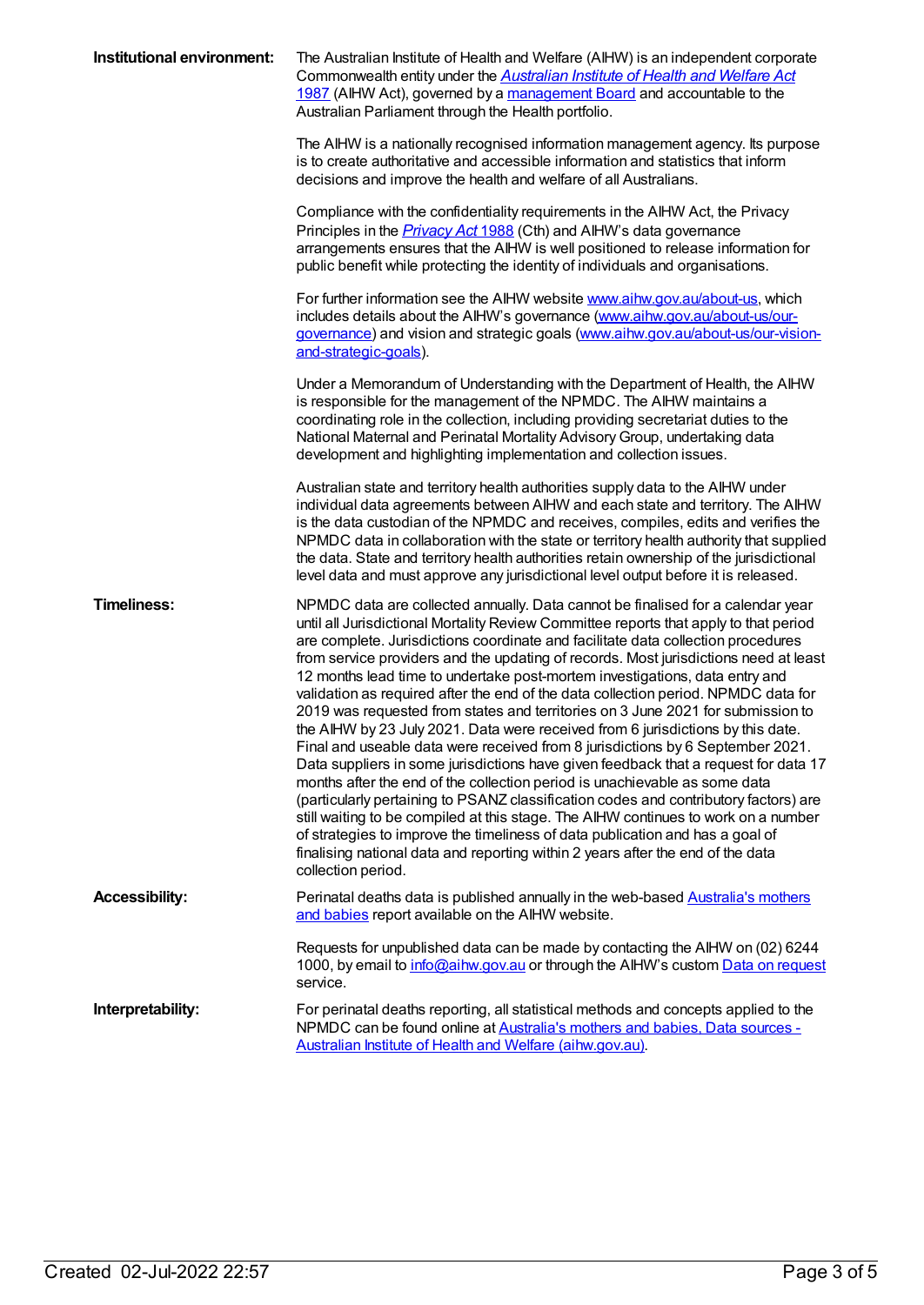| <b>Relevance:</b> | The death of a baby during pregnancy, birth or within 28 days of birth can be key<br>indicators of the quality of maternity care.                                                                                                                                                                                                                                                                                                                                                                                                                                                                                                                                                                                                                |
|-------------------|--------------------------------------------------------------------------------------------------------------------------------------------------------------------------------------------------------------------------------------------------------------------------------------------------------------------------------------------------------------------------------------------------------------------------------------------------------------------------------------------------------------------------------------------------------------------------------------------------------------------------------------------------------------------------------------------------------------------------------------------------|
|                   | Perinatal mortality data have been obtained, where available, for all babies born in<br>Australia. Most perinatal deaths occur before or soon after birth and are captured<br>within jurisdictional perinatal data collections, though deaths occurring after<br>discharge of the mother's care from the birth episode may not be captured.                                                                                                                                                                                                                                                                                                                                                                                                      |
|                   | The Perinatal Society of Australia and New Zealand (PSANZ) Perinatal Mortality<br>Classification System, incorporating the Perinatal Death Classification (PSANZ-<br>PDC) and Neonatal Death Classification (PSANZ-NDC), is applied as part of each<br>state and territory's perinatal mortality review process. The PSANZ-PDC system<br>classifies all perinatal deaths by the single most important factor seen as the<br>antecedent cause of the perinatal death and is applied to both stillbirths (fetal<br>deaths) and neonatal deaths (that is, to all perinatal deaths). The PSANZ-NDC<br>system is applied only to neonatal deaths and classifies them by condition present<br>in the baby in the neonatal period leading to the death. |
| <b>Accuracy:</b>  | Inaccurate responses may occur in all data provided to the AIHW. The AIHW does<br>not have direct access to perinatal mortality committee records to determine the<br>accuracy of the data provided. However, the AIHW undertakes validation on receipt<br>of data. Data received from states and territories are checked for completeness,<br>validity and logical errors. Potential errors are queried with jurisdictions, and<br>corrections and resubmissions are made in response to these edit queries.                                                                                                                                                                                                                                    |
|                   | Errors may occur during the processing of data by the states and territories or at<br>the AIHW. Processing errors prior to data supply may be found through the<br>validation checks applied by the AIHW. The data are corrected when verification of<br>an error is supplied. The AIHW does not adjust the data to correct for missing<br>values.                                                                                                                                                                                                                                                                                                                                                                                               |
|                   | Data items are supplied voluntarily to the NPMDC, resulting in a relatively high<br>number of 'Not supplied/stated' values for some data items.                                                                                                                                                                                                                                                                                                                                                                                                                                                                                                                                                                                                  |
|                   | In 2019, there were 4 deaths reported to the NPMDC that were unable to be<br>matched to a record in the NPDC due to the lack of common identifier information.<br>This means that some demographic information cannot be retrieved from the<br>NPDC for these deaths and are recorded as 'not stated' where information is not<br>available.                                                                                                                                                                                                                                                                                                                                                                                                     |
| <b>Coherence:</b> | The NPMDC is an ongoing data set collected specifically, in the first instance, for<br>use in AIHW perinatal mortality reports such as Stillbirths and neonatal deaths in<br>Australia. The NPMDC is an ongoing collection and will be available as it expands<br>for future reports in that series.                                                                                                                                                                                                                                                                                                                                                                                                                                             |
|                   | State and territory health authorities compile statistics and publish reports on<br>maternal deaths. Methodology, definitions, classifications and reference periods for<br>these collections differ significantly across states and territories, and comparisons<br>between states and territories should be made with caution.                                                                                                                                                                                                                                                                                                                                                                                                                 |
|                   | Data reported to the NPMDC may differ from those of the National Perinatal Data<br>Collection as delayed data submission to the NPMDC allows for data updates and<br>corrections to have occurred prior to submission. Data for total births and live births<br>are sourced from the NPDC while the data for perinatal deaths (comprising<br>stillbirths and neonatal deaths) are sourced from the NPMDC. Therefore, the sum<br>of the number of stillbirths plus the number of live births may not always be equal to<br>the total number of births.                                                                                                                                                                                            |
|                   | Perinatal death data reported by the ABS are not directly comparable with NPMDC<br>data. ABS data are sourced from state and territory registrars of Births, Deaths and<br>Marriages; NPMDC, as with NPDC data, are sourced from state and territory<br>health authority data from midwives, and other staff, who collect information from<br>mothers and perinatal administrative and clinical record systems.                                                                                                                                                                                                                                                                                                                                  |

### **Source and reference attributes**

**Submitting organisation:** Australian Institute of Health and Welfare